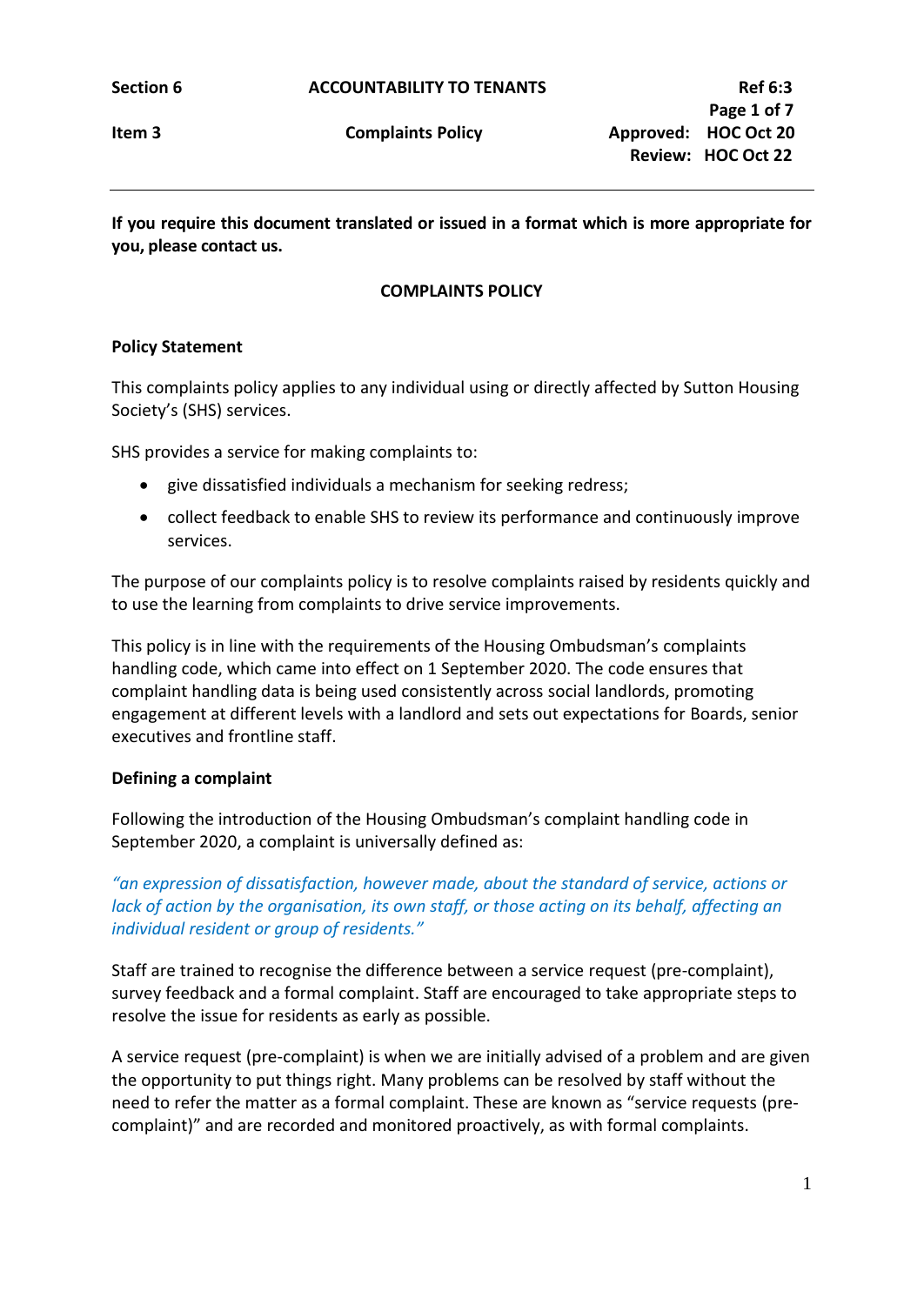However, when our staff have failed to put things right and the individual remains dissatisfied, a complaint is made to SHS following the SHS complaints policy.

# **Policy Aims and Objectives**

We aim to resolve all service requests (pre-complaint) and complaints as quickly as possible. SHS wishes to ensure that at each stage of the complaint, it is dealt with objectively and that we apologise where SHS is at fault. We will compensate people in line with our compensation policy where it is warranted.

We aim to respond formally to all service requests (pre-complaint) and complaints in writing within 10 working days of a complaint being received. Where a resident / applicant remains dissatisfied with the service, they can ask for a review by the appropriate Director, or where applicable, the Chief Executive.

For all complaints, the complainant is provided with a named person responsible for their complaint who is their point of contact throughout the complaint. SHS has a lead "complaints officer" who oversees all service requests (pre-complaint) and complaints; this is the Operations Director.

The complaints officer role is to ensure that complaints handling works well. The role is to ensure that SHS:

- acts sensitively and fairly
- staff are trained to receive complaints and deal with distressed and upset residents
- enables access to staff at all levels to facilitate quick resolution of complaints
- staff have the authority and autonomy to act to resolve disputes quickly and fairly.

SHS will learn from mistakes and we will publish information about complaints each year, including their number and nature, and the outcome of the complaints.

We are mindful of our duties as outlined in The Equality Act 2010, to make reasonable adjustments for individuals with disabilities. We will make reasonable adjustments where necessary for those people with protected characteristics, to ensure that we provide the same services, as far as is possible, as residents who are not disabled. In respect of a complaint, this may mean allowing additional time to provide information, respond to enquiries etc.

# **Governance**

SHS' complaints policy meets the requirements of our regulator, the Regulator for Social Housing (RSH), Tenant Involvement and Empowerment Standard and the Housing Ombudsman's complaints handling code.

To ensure complaints are used to help improve services, regular updates on the volume, category and outcome of complaints, alongside complaint handling performance is provided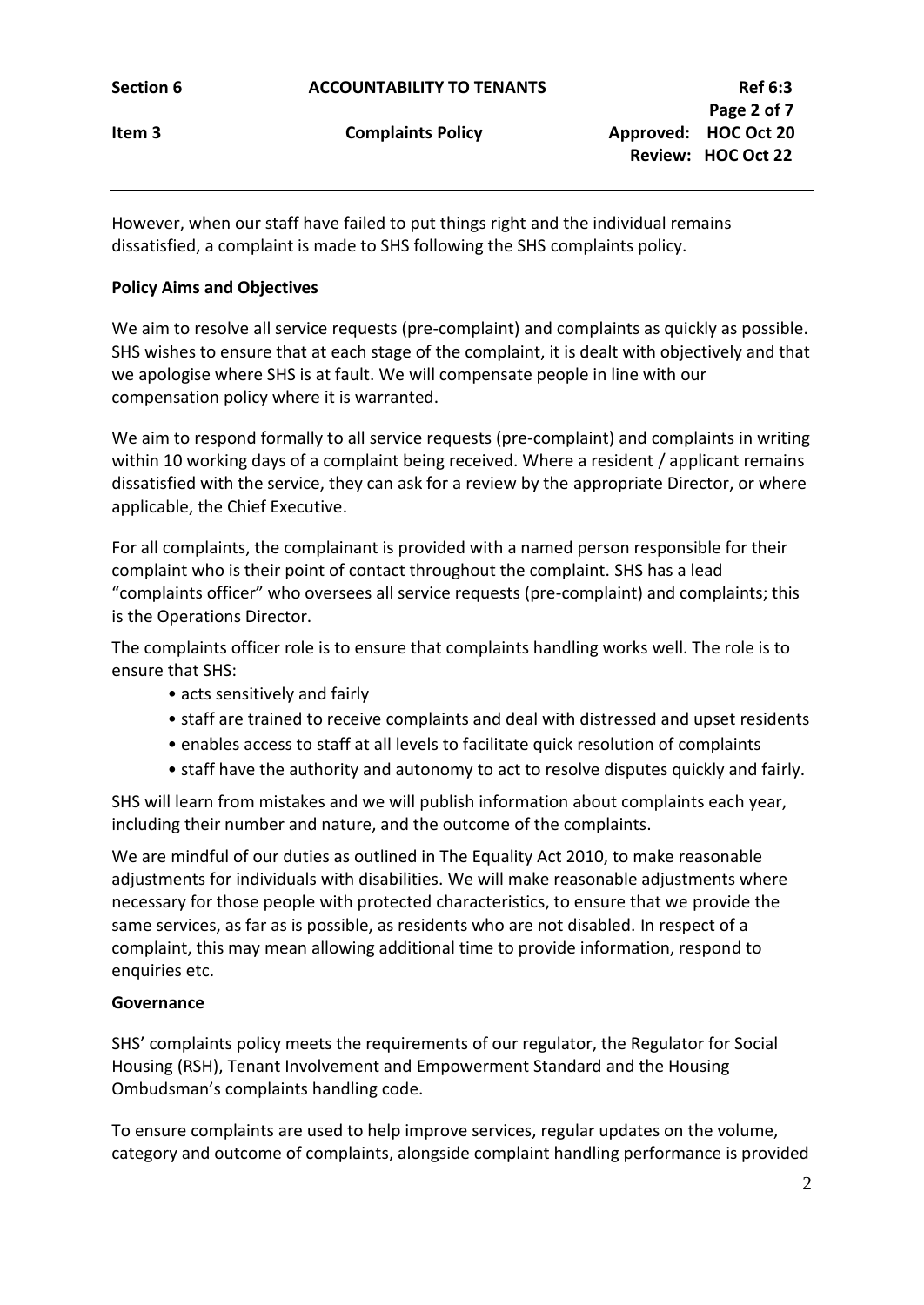to the board. The use of complaint data alongside other management information on stock, services and resident feedback provides greater insight into the organisation.

Annually, any issues and trends arising from complaint handling, including discussion of the Ombudsman's yearly landlord performance report and the inclusion of any organisational learning is discussed by the Board and shared in our annual report.

Consideration of individual complaint outcomes where necessary, including findings of severe maladministration of the Ombudsman or any referrals by it to regulatory bodies, including scrutiny of any subsequent procedural or organisational changes, will be reported.

In addition, annually SHS will confirm that the complaint handling code is being applied.

Where a complaint involves a third party, SHS will need to disclose some of the details about the complaint for it to be properly investigated e.g. with contractors. Any data shared will be done so in line with the Data Protection Act 2018.

SHS is registered with the Housing Ombudsman Service; this service provides individuals with an independent review should they remain dissatisfied at the end of the SHS complaints process. Contact details can be found on our website at [www.suttonhousingsociety.org.uk](http://www.suttonhousingsociety.org.uk/)

# **Circumstances not covered by the complaints policy**

The complaints policy does not apply where:

- $\triangleright$  The issue of the complaint occurred over six months ago (where the problem is a recurring issue, SHS will consider any older reports as part of the background to the complaint if this will help to resolve the issue for the resident).
- $\triangleright$  The matter has already been considered under the complaints policy.
- $\triangleright$  A resident complains about the behaviour of another resident. This would be dealt with under SHS' anti-social behaviour policy.
- $\triangleright$  A resident complains about their level of rent and service charge e.g. they are unhappy with the amount of increase rather than believing it has been incorrectly calculated.
- $\triangleright$  It is a complaint about the decision of the review panel which hears appeals arising from other procedures, e.g. assured shorthold tenancy extensions where decisions have already been reviewed and the complainant has had the opportunity of making submissions.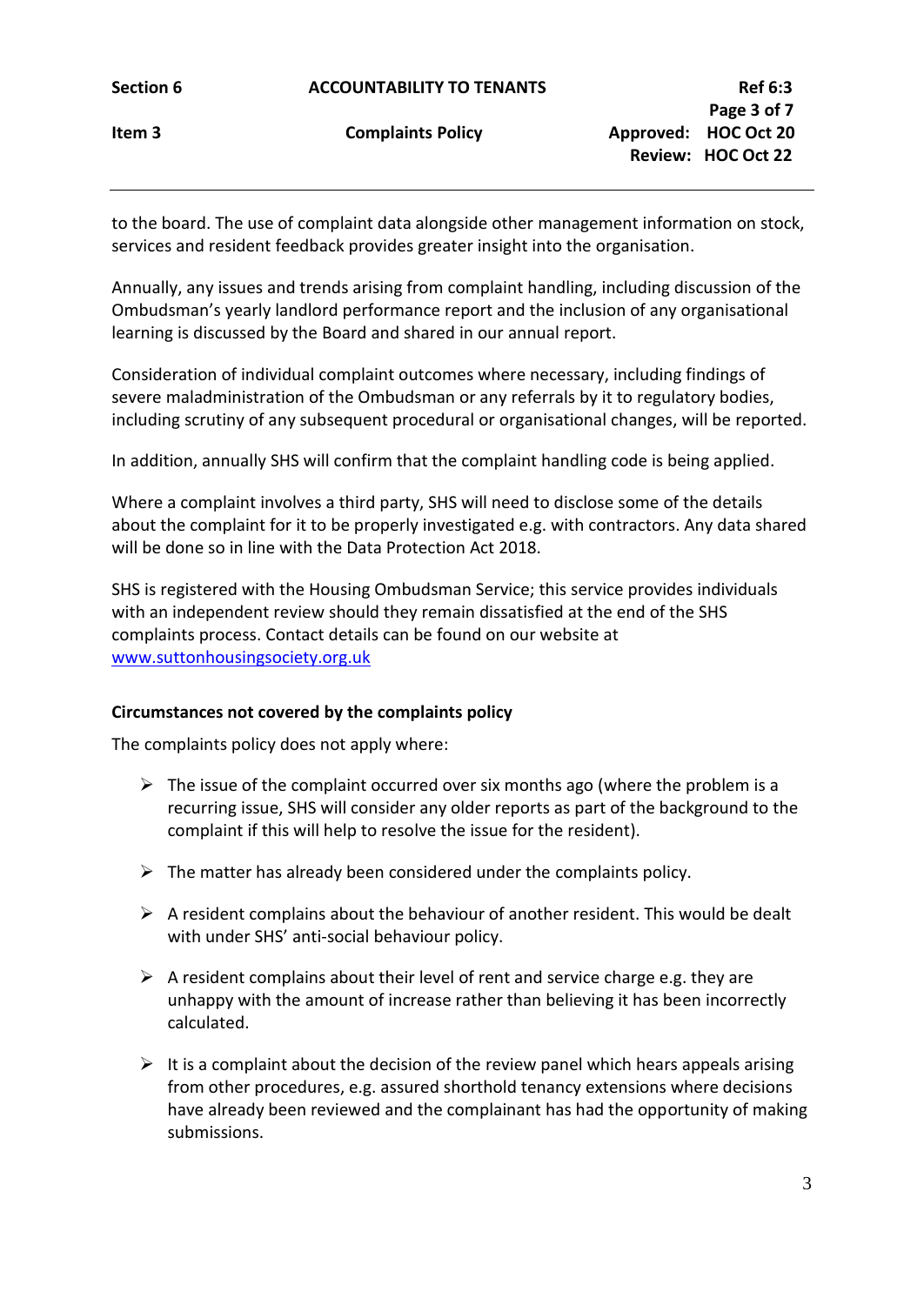| <b>Section 6</b> |  |
|------------------|--|
|                  |  |

- $\triangleright$  The issue is subject to legal action or to an enforcement notice or other statutory notice (SHS will ensure that residents are not left without a response for lengthy periods of time).
- $\triangleright$  The complainant refuses to reasonably engage with SHS / the process after making the complaint, is abusive to staff or acts unreasonably.
- $\triangleright$  Several related complaints are made which would be more effectively dealt with together rather than on an individual basis. However, in this instance the complaints will be logged, although the policy timescales may not apply depending upon the components to be investigated.
- $\triangleright$  Complaints made by SHS staff these are dealt with under the grievance procedure through HR. However, the policy will apply if the member of staff is an SHS resident making a complaint about SHS' service and not a colleague.

We consider these exclusions to be fair and reasonable to residents.

SHS reserves the right to refuse to deal with complaints, or to deal with them differently, if they are pursued unreasonably or could be handled more effectively in a different manner. Additionally, a complaint will not be re-opened at the complainant's request if, after review by SHS, it is established that no new evidence relevant to the complaint has been provided.

# **The use of advocates**

Complainants may ask another person to act on their behalf in bringing their complaint to SHS' attention. This advocate may be a friend, relative or representative from an external organisation such as the Citizens Advice. An advocate may not be a solicitor or other legal professional unless they are acting in a 'lay' capacity i.e. not representing the complainant on a professional basis.

# **How a complaint can be made**

We want to make our complaints process as easy to access and understand as possible.

We therefore provide several ways for residents to make a complaint:

- Email using [hello@shsoc.org.uk](mailto:hello@shsoc.org.uk) (available for use 24/7)
- Telephone by calling 020 8642 1500 (available for use 24/7)
- In person by visiting the office at Pat Shaw House, 13 19 Ventnor Road, Sutton SM2 6AQ (apart from bank holidays, available weekdays 9am – 5pm)
- In writing to the office at Pat Shaw House
- In person, speaking to an SHS staff member on site
- Via social media platforms Twitter, Instagram and LinkedIn.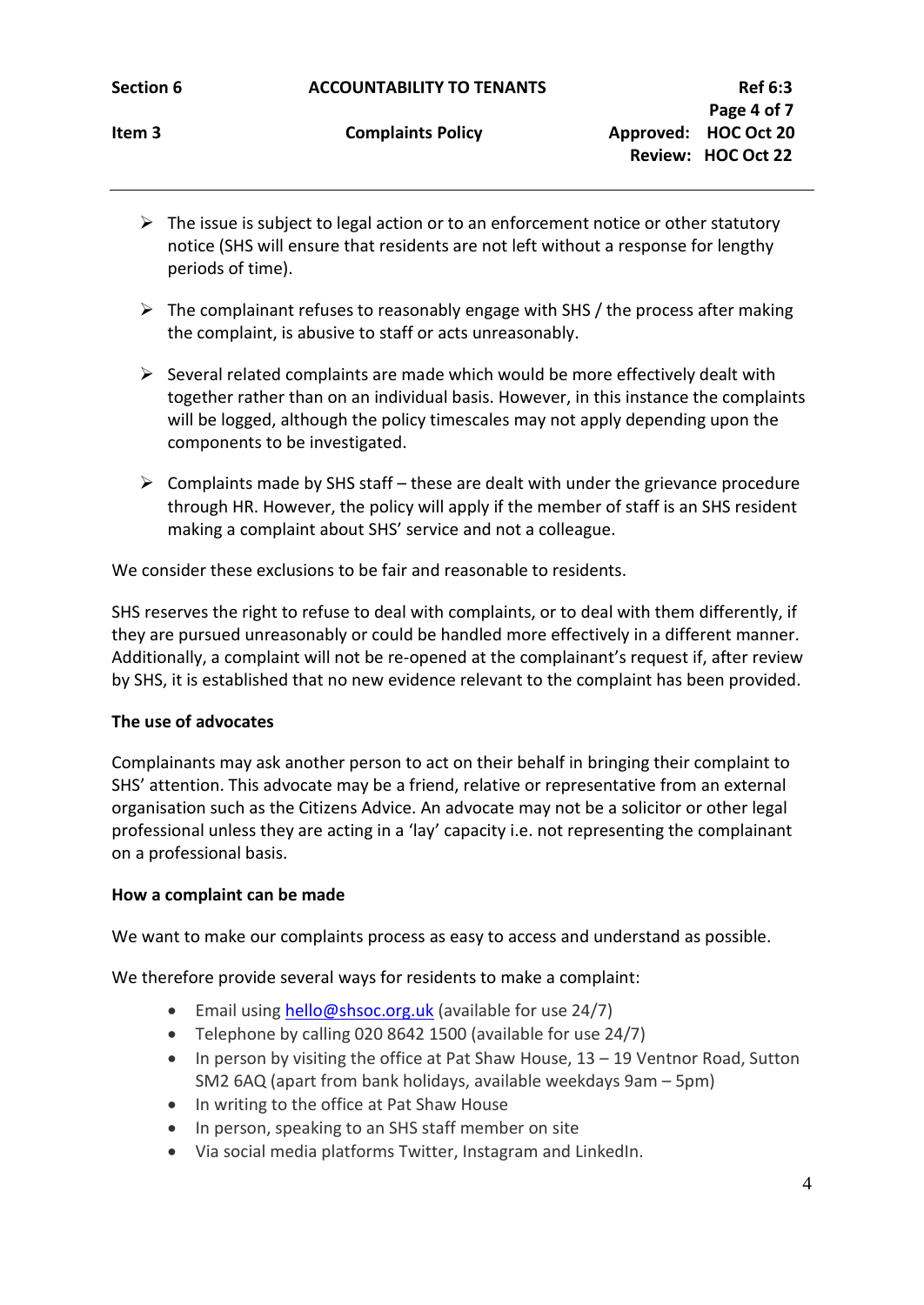Please note that for any complaints received via social media, staff will contact the individual directly but not via social media to discuss the situation with them.

We will adapt our normal policies, procedures, or processes to accommodate an individual's needs as much as possible, where it is reasonable to do so.

A resident may make a service request (pre-complaint) initially; if they are dissatisfied with the response / action, they may choose to escalate this to a complaint.

SHS has 2 stages to our complaint's procedure:

 $\triangleright$  Stage 1 – investigation of the complaint: The investigation is usually carried out by the manager responsible for the person or service being complained about on a day to day basis and is overseen by the Operations Director, acting as the "complaints officer".

The target time for responding to complaints is 10 working days from the receipt date. It may not always be possible to complete all agreed actions within this time period, but the formal response would advise of any target completion date. We will, however, keep in touch by telephone or other means, to let the complainant know the progress of the complaint.

 $\triangleright$  Stage 2 - reviewing the decision: If the complainant is not happy with the outcome of Stage 1, the complainant should contact the Operations Director at SHS, stating why the outcome is not acceptable. This can be carried out in several ways, as listed in "how to make a complaint" above. The contact must be made within 10 working days of the date of the outcome letter in Stage 1.

Where appropriate, the Operations Director will review the decision in consultation with the Chief Executive. A formal response will be sent within 10 working days of the request for review being received.

There is no appeals process. If a resident remains dissatisfied with how their individual situation has been handled and / or with the outcome, they can contact the Housing Ombudsman.

SHS will cooperate with the Housing Ombudsman's requests for evidence and provide this within 15 working days. If a response cannot be provided within this timeframe, we will provide an explanation for the delay. And if accepted as reasonable, the Housing Ombudsman will agree a revised date with us.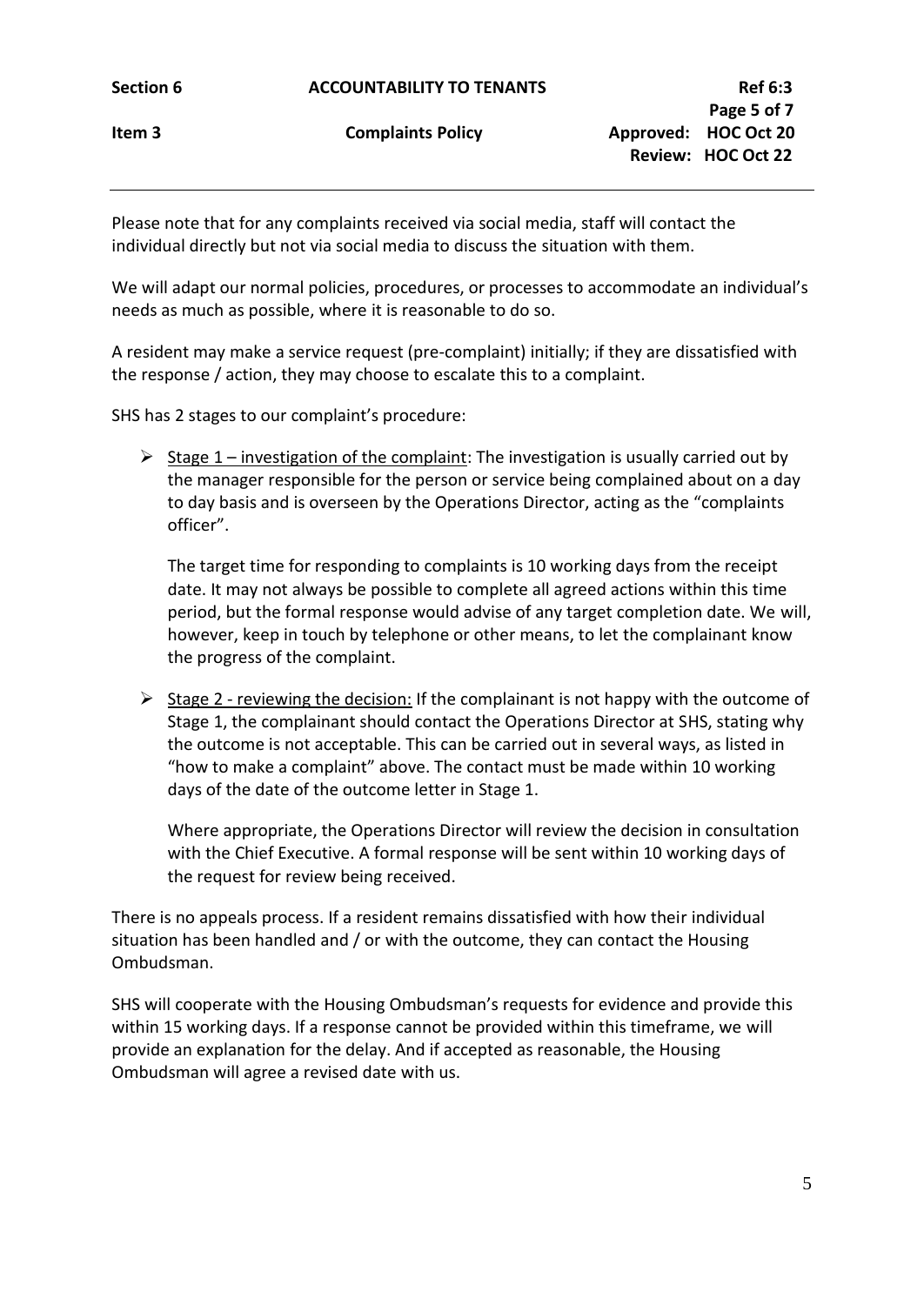### **The Housing Ombudsman Service**

SHS hopes that any complaints are resolved at Stage 1 or stage 2 at the most. However, should the complainant remain dissatisfied following this, they can ask for a review of the case by the Housing Ombudsman Service.

The Ombudsman will only investigate a complaint where the complainant has exhausted SHS' Complaints procedure, although this must be done within 6 months. The complainant must be an SHS resident or an SHS applicant for housing to raise this with the Ombudsman.

Housing Ombudsman Service PO Box 152 Liverpool L33 7WQ Tel: 0300 111 3000 Lo Call: 0845 712 5973 E-mail: [info@housing-ombudsman.org.uk](mailto:info@housing-ombudsman.org.uk) Web: [www.housing-ombudsman.org.uk](http://www.housing-ombudsman.org.uk/)

### **Petitions**

A complaint made in the form of a petition on behalf of multiple residents will be treated as one complaint, with contact via the nominated signatory.

#### **Anonymous complaints**

Anonymous complaints may not be acted upon; they will, however, be brought to the appropriate manager's attention and investigated if necessary.

#### **Monitoring complaints**

All complaints are kept under review for 3 months. Assuming there are no further occurrences, the complaint will be closed at this point. The complaints log is reviewed on a regular basis by the Senior Management Team.

#### **Confidentiality**

All complaints are treated with confidentiality in mind and in line with the Data Protection Act 2018.